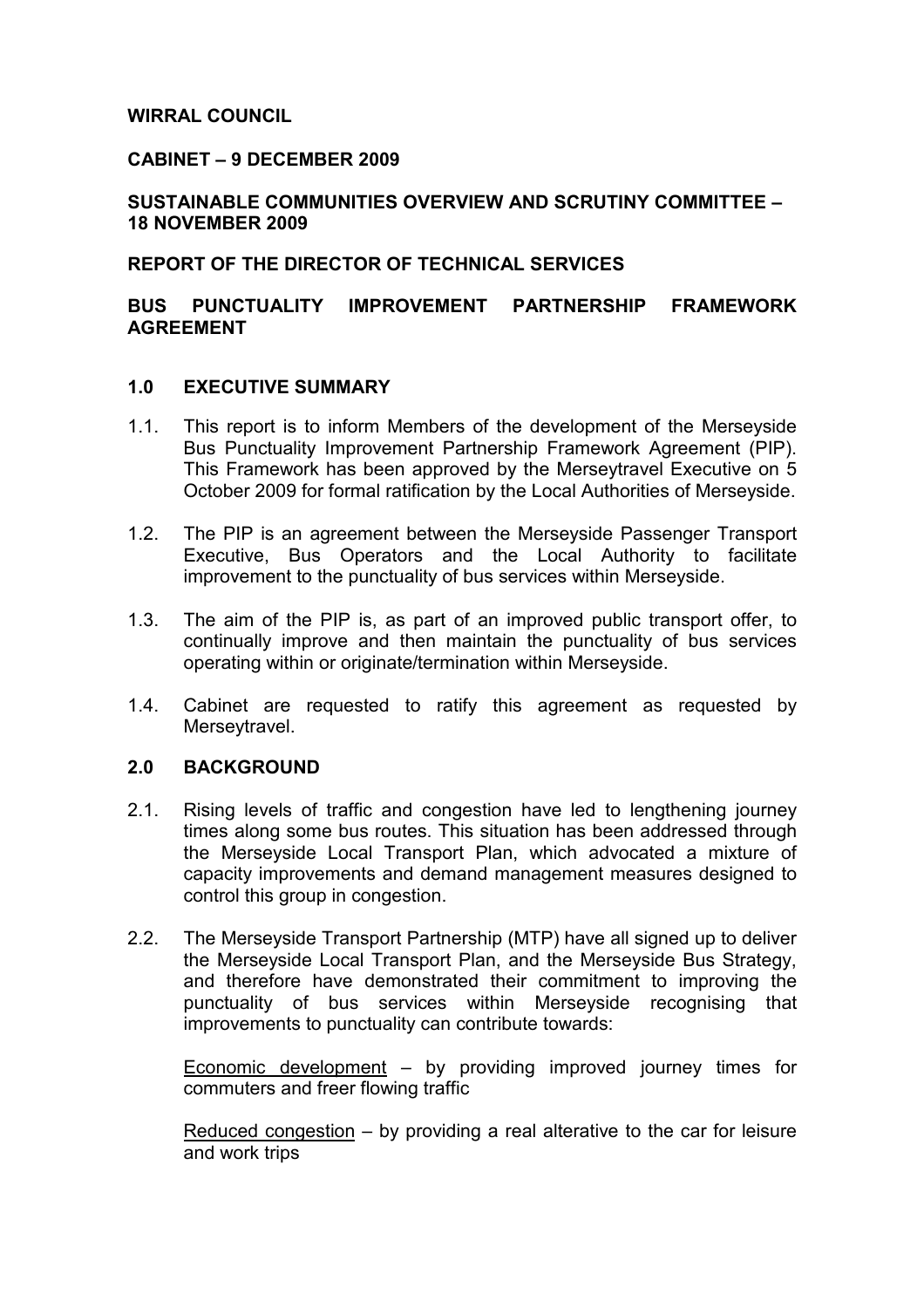Improved air quality – by reducing the number of vehicles on the road

Improving social inclusion and accessibility – by creating more sustainable communities and improving opportunities for better access to training, jobs, healthcare and education.

2.3. Within the context of the Merseyside Bus Strategy, the objective is:-

"to provide a high quality bus network that meets the needs of the people of Merseyside in a secure, accessible, sustainable and cost effective way."

- 2.4. The concept of Punctuality Improvement Partnerships was first raised in 2004 by the Bus Partnership Forum, which was chaired by the then Minister of State for Transport and was set up to determine combined ways forward between the Government (DfT), local authorities, bus operators and the Senior Traffic Commissioner on a number of issues relating to the Bus Industry where differences of viewpoint were seen as stifling progress. A number of sub-groups were set up to deal with specific issues.
- 2.5. One such sub-group was the Performance Monitoring Task and Finish Group, established to allow common determination of minimum acceptable bus reliability and timekeeping standards as well as agree ways forward for making improvements. The major recommendation from the group was the creation of Punctuality Improvements Partnerships (PIPS) between bus operators, local authorities and PTEs.
- 2.6. The Traffic Management Act 2004 places obligations on Local Transport Authorities to adopt policies that will ensure the efficient use of the road network and minimise delays to road users. Under the TMA 2004, Local Transport Authorities are required to work with relevant partners, including bus operators and Traffic Commissioners to develop improvement plans to ensure compliance with the TMA 2004. The Partners recognise that partnership working will help achieve mutual ends of a punctual public transport system and a free flowing road network.

# 3.0 THE PIP

- 3.1. The PIP is an agreement between Merseyside Passenger Transport Executive, the Local Authorities and the Bus Operators of Merseyside. The PIP is included at Appendix 1. The main report sets out the background, definitions and objectives of the PIP as well as information surrounding achievement of shared objectives. The PIP also includes 3 appendices which detail the data sharing agreement (draft), monitoring methodology and proposed joint actions to assist with overcoming any identified issues.
- 3.2. The PIP is designed to facilitate improvement to the punctuality of bus services within Merseyside, and is a demonstration of: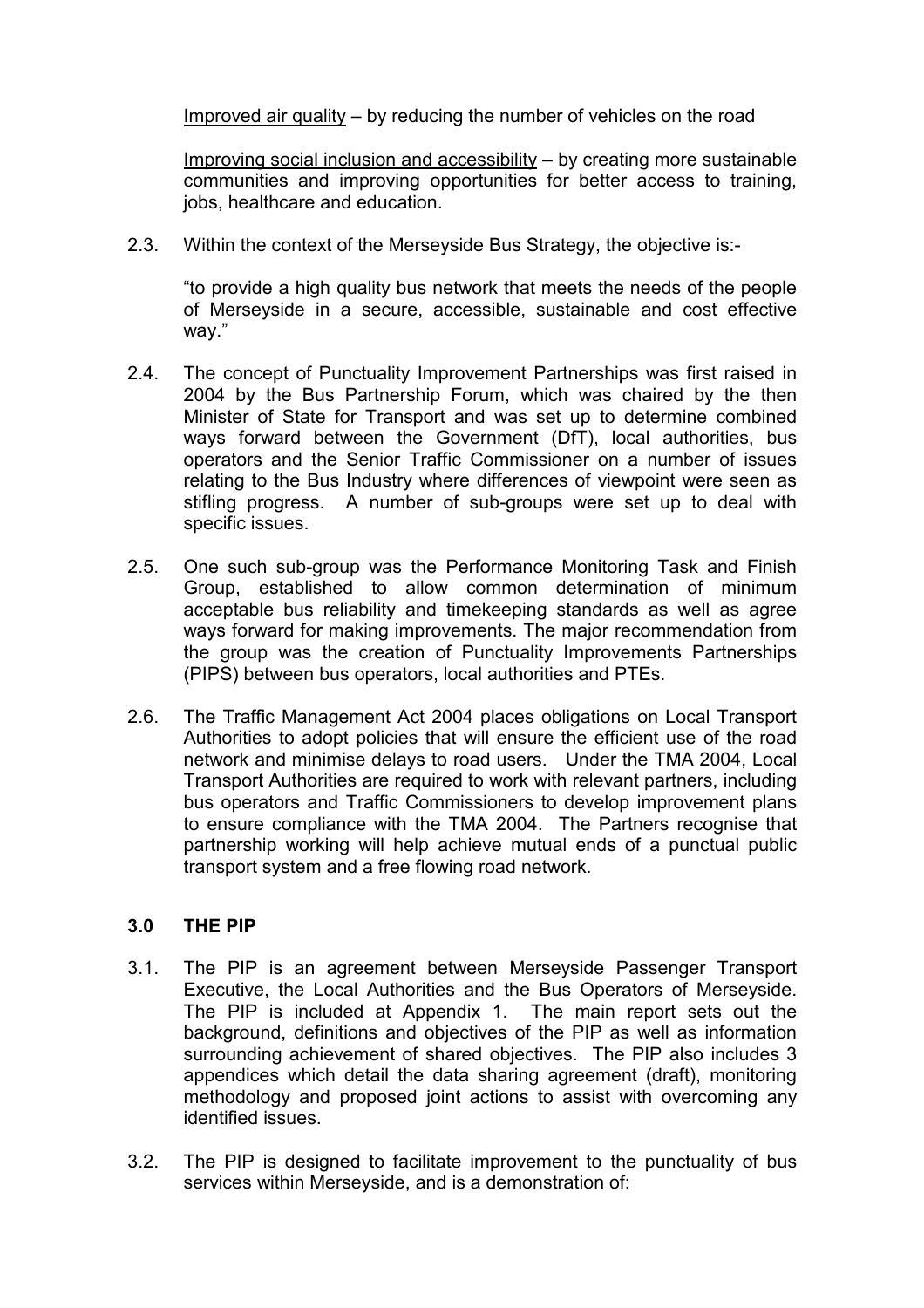- (a) A commitment to genuine co-operative working between the bus operators and the local authorities.
- (b) A shared objective to achieve measurable improvement in the punctuality of bus services.
- (c) An agreement between the bus operators, the Transport Authority, and the Highway Authority as to the method of monitoring the punctuality of bus services.
- (d) A willingness jointly to use the findings of punctuality monitoring surveys together with any other relevant data to identify methods of improving the delivery of bus services.
- (e) Jointly agreed targets for improvement.
- (f) A common understanding of the confidentiality of any commercially sensitive information and an agreed framework which such information may be used by any of the partners.
- 3.3. It has been drafted jointly by officers of the Merseytravel Executive, Liverpool City Council, Arriva, Stagecoach and First.
- 3.4. Fundamental to the Merseyside PIP is the concept that data will be collated and presented in standard quarterly Punctuality Performance Monitoring Reports. The reports will help to identify any route specific or operational issues that have had a negative effect on service punctuality.
- 3.5. The PIP will be applied to a chosen route or "corridor", whereby the Merseytravel Executive, Wirral Council and the Bus Operators will sign to demonstrate their commitment to the objectives, targets and crucially, the Data Sharing Agreement.
- 3.6. The PIP clearly specifies the data to be shared. The data shall not be shared outside these parameters (except in accordance with the provisions of any legislation, e.g. Freedom of Information Act 2000) and there shall be remedies available to all parties for any breach of the Agreement. It should be noted that discussion pertaining to the Data Sharing Agreement (Appendix 1 of the PIP) is ongoing, and may be subject to change. This does not affect the principles, aims and objectives of the PIP, which is what the Merseytravel Executive have approved.
- 3.7. There are natural synergies with the emerging work on Statutory Quality Partnerships (SQP). It is intended that PIPs will be implementing alongside SQPs, but will be able to be applied to any given route or corridor should all relevant partners agree.
- 3.8. The aim of PIPs is clearly consistent with the DfT's drive to address congestion, through the specified 11 congestion corridors across Merseyside. Thus in accordance with the provisions of the joint